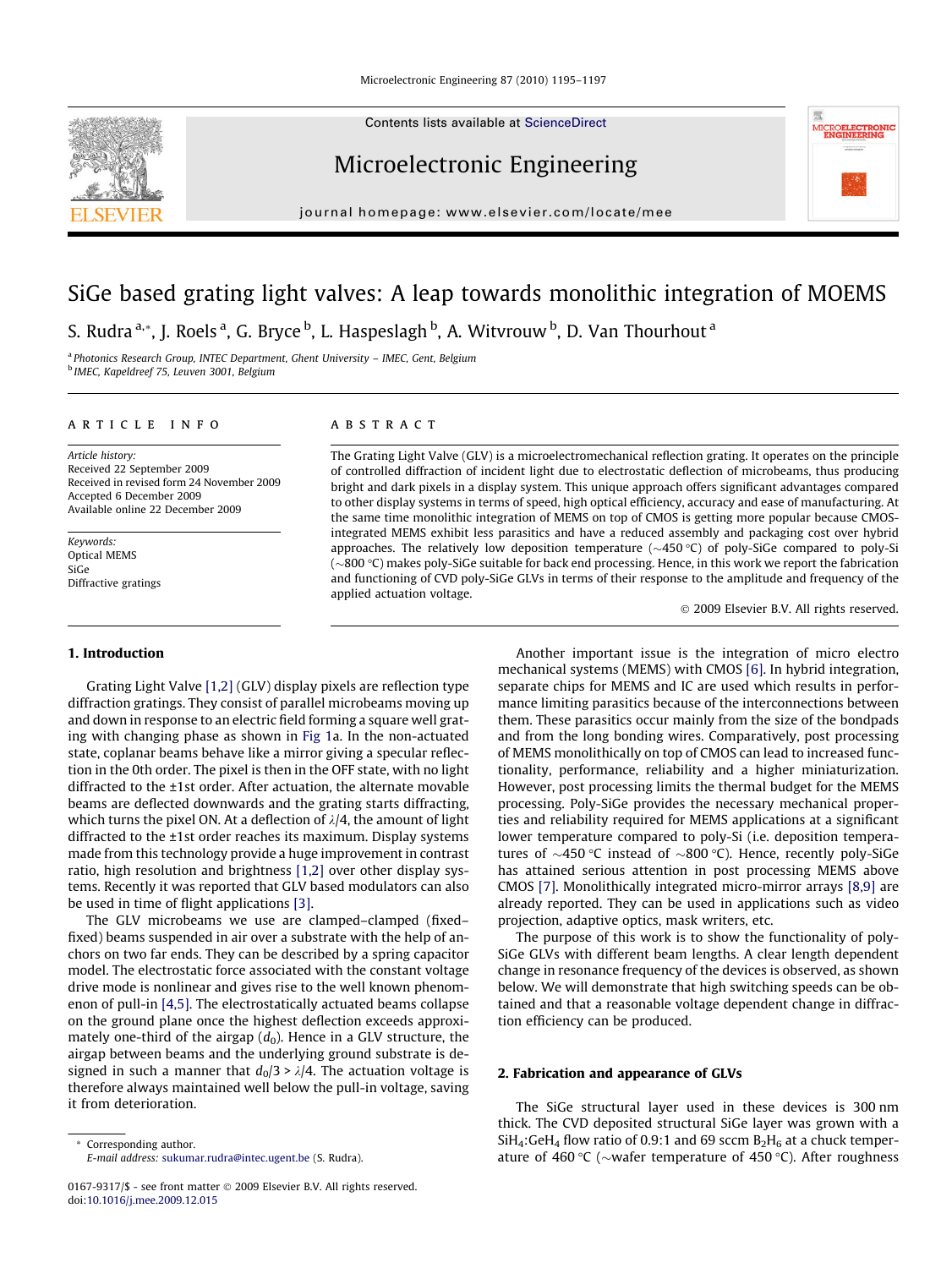<span id="page-1-0"></span>

Fig. 1. (a) Schematic representation of the working principle of a grating light valve. (b) Microscope view of GLV pixels consisting of two fixed and two movable beams.

reduction of the SiGe layer by CMP, extra layers consisting of 5 nm SiC and 30 nm AlCu were added. The AlCu layer is sputter-deposited at room temperature for high reflectivity and the SiC layer acts as a barrier layer to prevent diffusion between SiGe and Al. Finally the samples were released in vapor HF. Rutherford backscattering spectroscopy (RBS) data revealed a Ge concentration of about 78% in the SiGe layer [\[10\].](#page-2-0) Fig. 1b shows the pixel configuration of the GLVs and the connection towards bondpads. A total of 16 pixels constitute a single GLV device. Three different beam lengths of 50  $\mu$ m, 100  $\mu$ m and 200  $\mu$ m were fabricated with a pitch of  $4.8 \mu m$  and a fill factor of 93%. The airgap between the beams and the substrate was maintained at  $0.6 \mu m$ , allowing GLV operation over the whole visible spectrum.

### 3. Experimental characterization system

Fig. 2 shows the experimental set-up used for characterization of the GLVs. The two convex lenses in the front act as a collimator. The cylindrical lens focuses the light as a horizontal line with uniform intensity on the center of the microbeams. The beamsplitter helps in separating the incoming and outgoing light. A photodiode in series with an electrical spectrum analyzer gives the intensity of the diffracted light as a function of amplitude and frequency of the applied actuation voltage.

#### 4. Results and discussion

To ensure a safe operation, the pull-in voltage of different GLVs with varying beam lengths was estimated. COMSOL Multiphysics [\[11\]](#page-2-0) (based on finite element method analysis) was used to calcu-



Fig. 2. GLV characterization set-up.

late the pull-in voltage of the devices using a fixed–fixed beam model. As can be seen from Fig. 3 the pull-in voltage for 50 um, 100 um and 200 um beams vary widely, which can be verified easily using an analytical spring capacitor model as reported in literature [\[4,12\]](#page-2-0). A Young's modulus of 143 GPa and a density of  $4725$  kg/m<sup>3</sup> was assumed for the simulation and the theoretical calculations [\[11\].](#page-2-0)

Once the safe operating range was determined, the GLV devices were thoroughly characterized. Proper understanding of the dynamic characteristics of electrostatically actuated microbeams is of utmost importance for the MEMS devices. GLV microbeams can be well described by a forced, damped, harmonic oscillator for which the response time decreases with increasing resonant frequency and damping coefficient. We measured the resonant frequency to estimate the switching speed of the devices. The change in optical intensity under DC actuation was also monitored to determine the contrast of the present device. To find the frequency response of the devices, a small sinusoidal signal  $(V_{AC})$  was used in combination with a larger DC voltage  $(V_{DC})$  to modulate the beams around a stable deflected distance. This creates a force with two different harmonics of the applied signal but the 1st harmonic dominates largely over the 2nd one because of the small amplitude of the sinusoidal signal:

$$
F \propto [V_{DC} + V_{AC} \cos \omega t]^2
$$
  
\n
$$
\rightarrow \left[ \left( V_{DC}^2 + \frac{V_{AC}^2}{2} \right) + 2V_{DC}V_{AC} \cos \omega t + \frac{V_{AC}^2}{2} \cos 2\omega t \right]
$$

The small signal frequency response of the devices is shown in [Fig. 4](#page-2-0) where a clear increase in resonance frequency with decreasing length of microbeams can be observed. Using a spring capacitor model theoretical [\[13,14\]](#page-2-0) resonance frequencies of 703 kHz, 175 kHz and 44 kHz were found respectively for the 50, 100 and 200 µm beams which is in relative agreement with the experimentally determined values of 920 kHz, 255 kHz and 124 kHz. The reason behind the deviation between experimental and theoretical values may be related to: (1) the application of a relatively high DC voltage causes initial bending and gives rise to a tensile stress inside the beams which was not taken into account in the theoret-



Fig. 3. Comparison of pull-in voltage values with change in beam length as found from finite element analysis using COMSOL, an analytical model [\[12\]](#page-2-0) and experiments. The inset shows a typical COMSOL simulation of bending of a 50 µm long and 4.5 µm wide fixed–fixed electrostatically actuated SiGe beam with an airgap of  $0.6 \mu m$ .